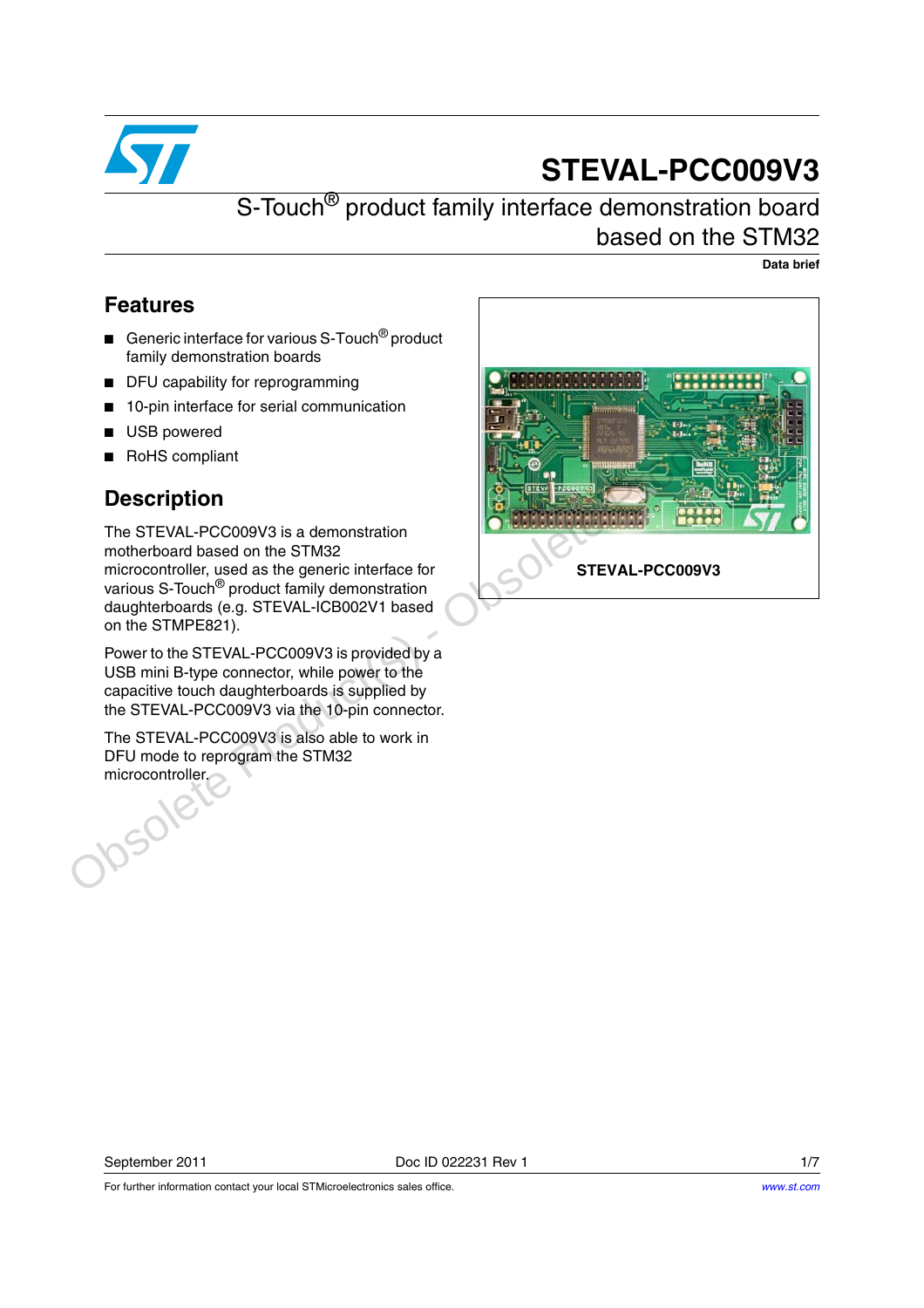$\sqrt{2}$ 

# **1 Schematic diagrams**



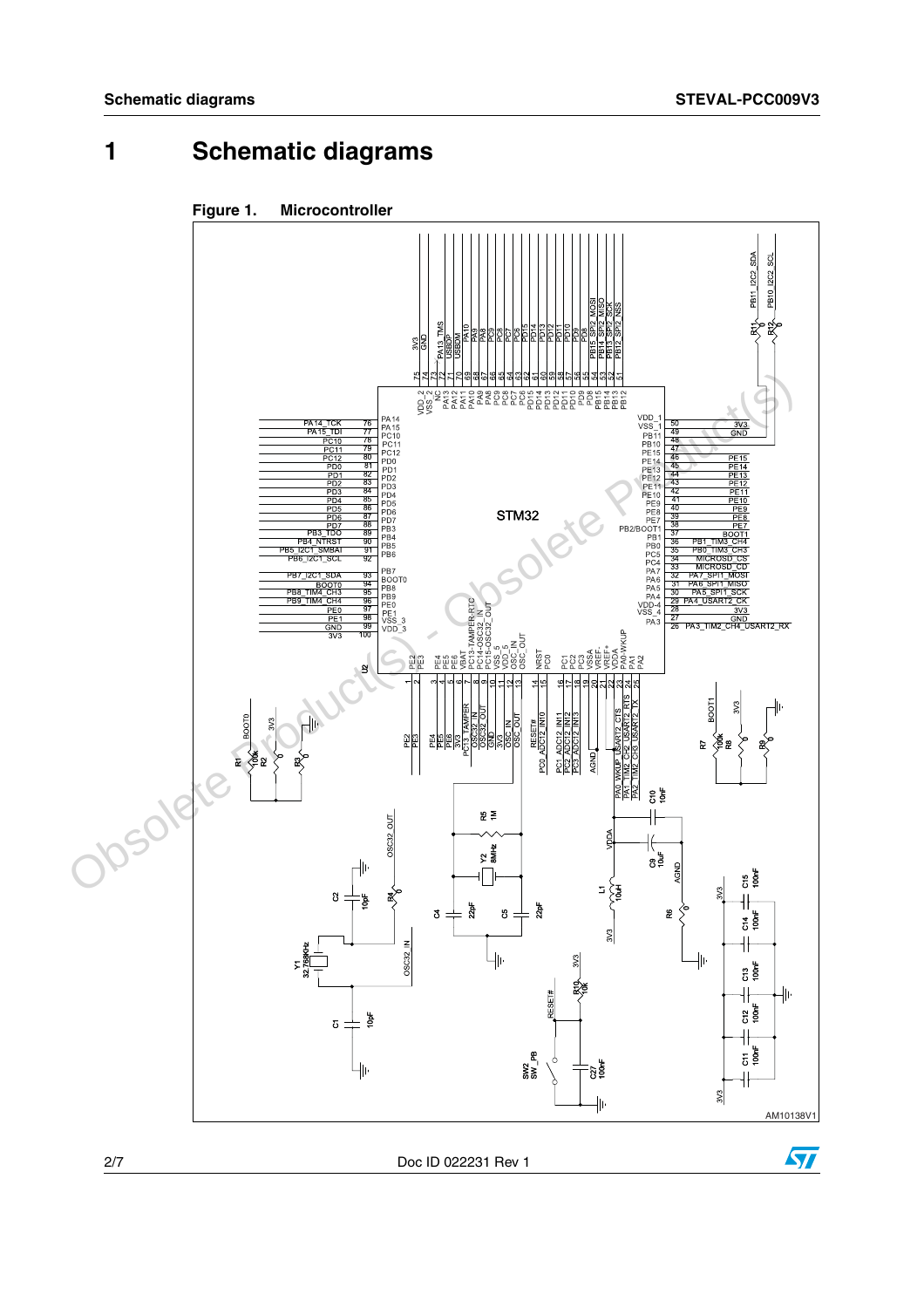

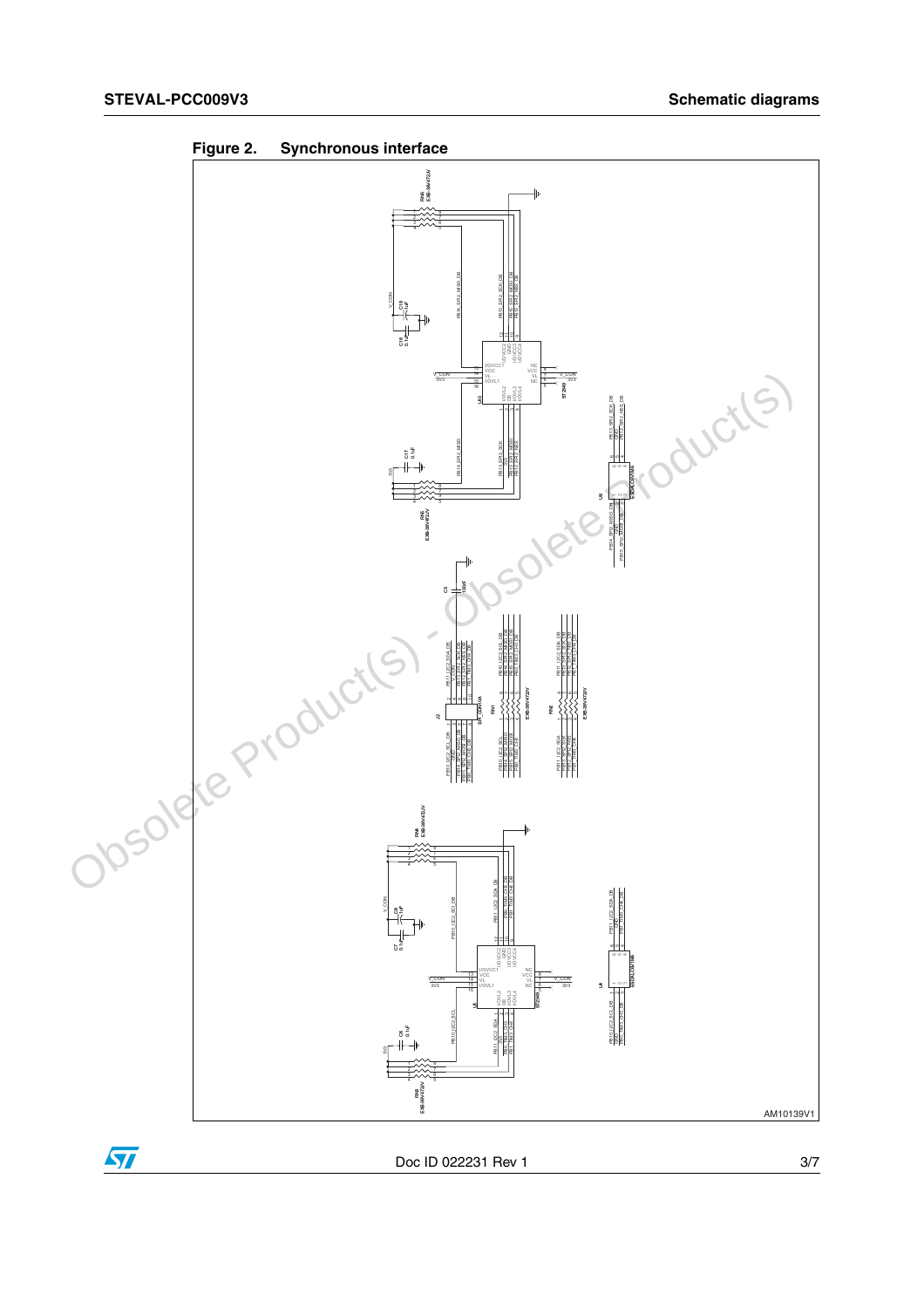

**Figure 3. Extension board interface**

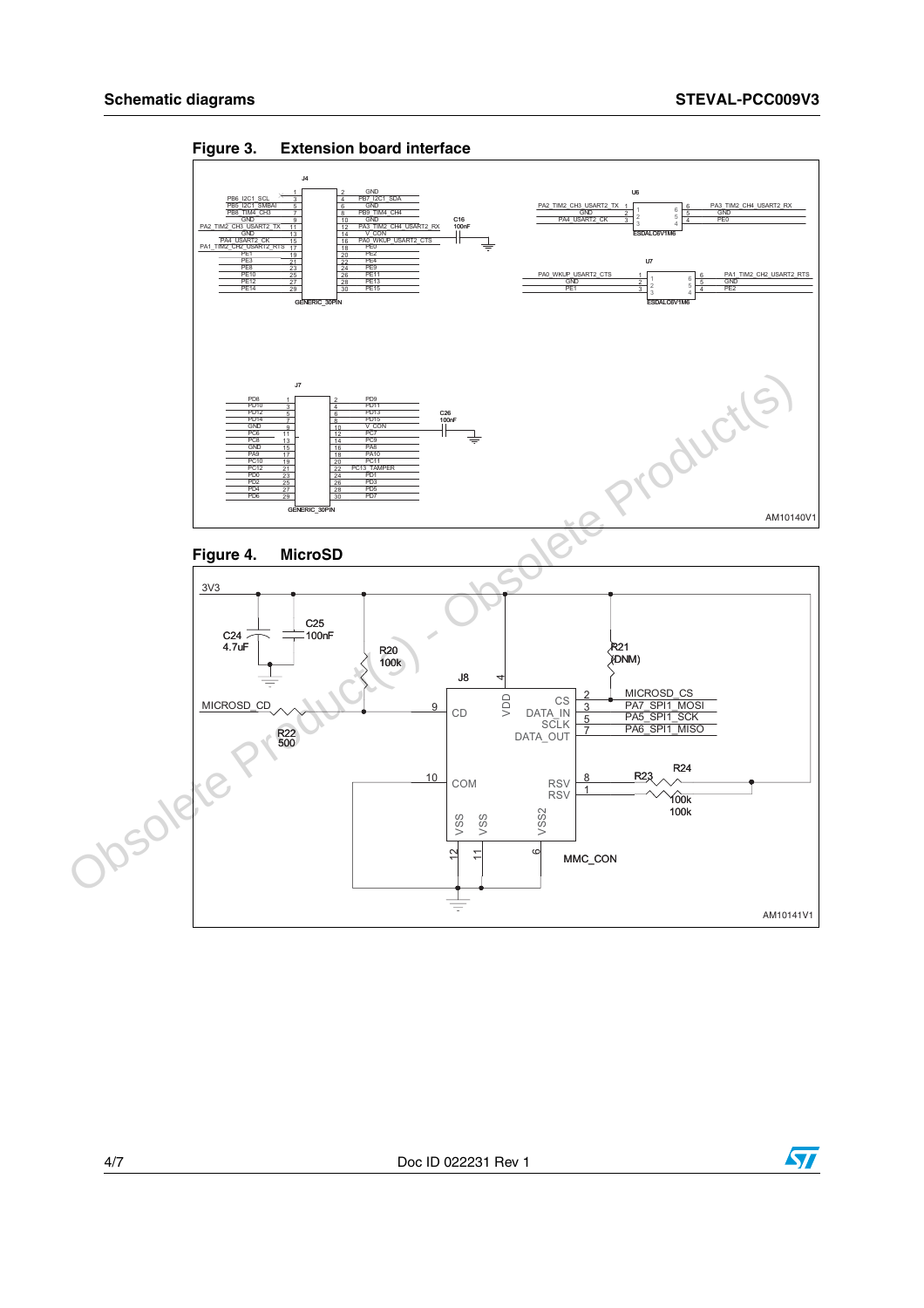











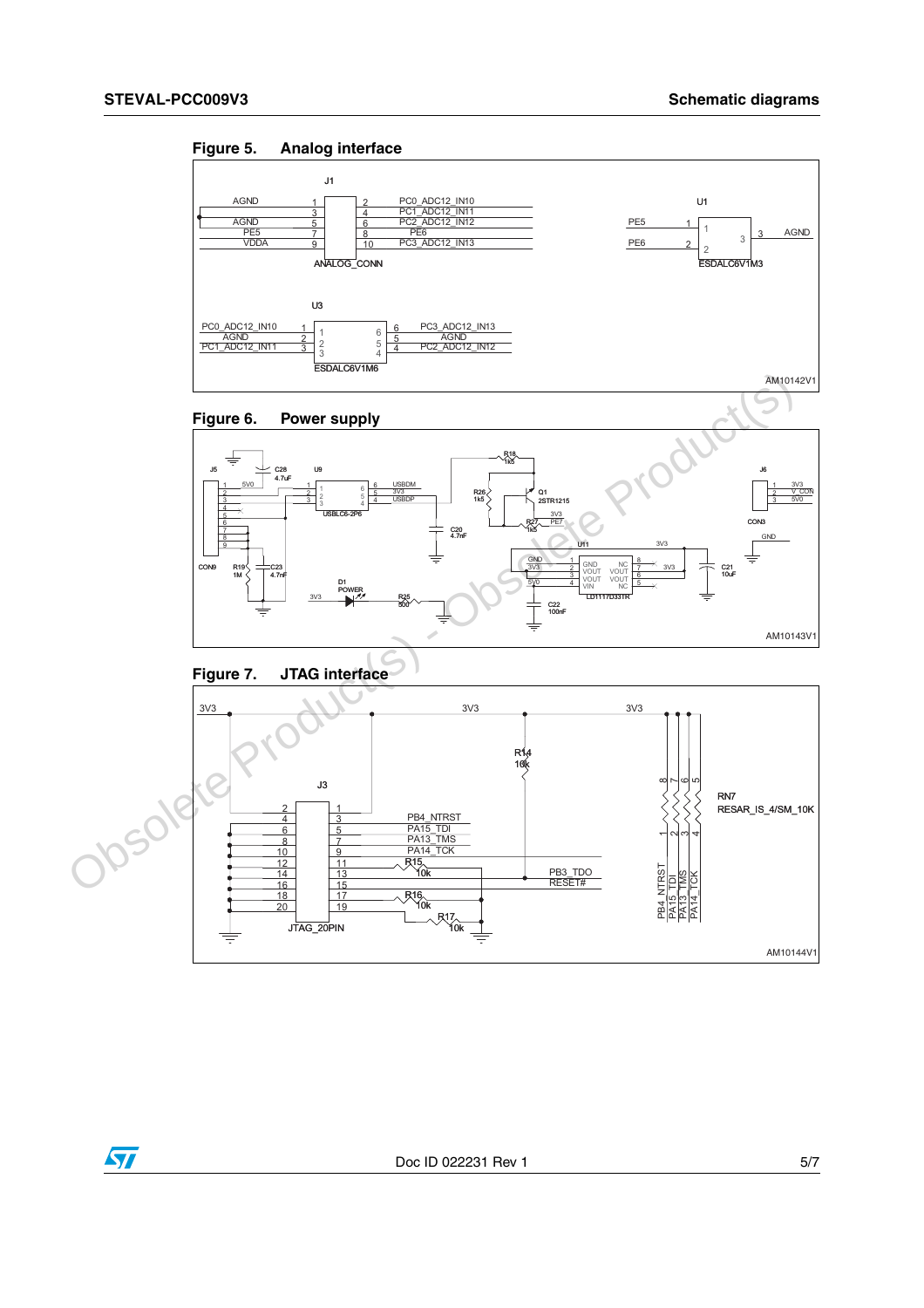# **2 Revision history**

**Table 1. Document revision history**

| <b>Date</b> | <b>Revision</b> | <b>Changes</b>     |
|-------------|-----------------|--------------------|
| 15-Sep-2011 |                 | l Initial release. |

6/7 Doc ID 022231 Rev 1

Obsolete Product(s) - Obsolete Product(s)